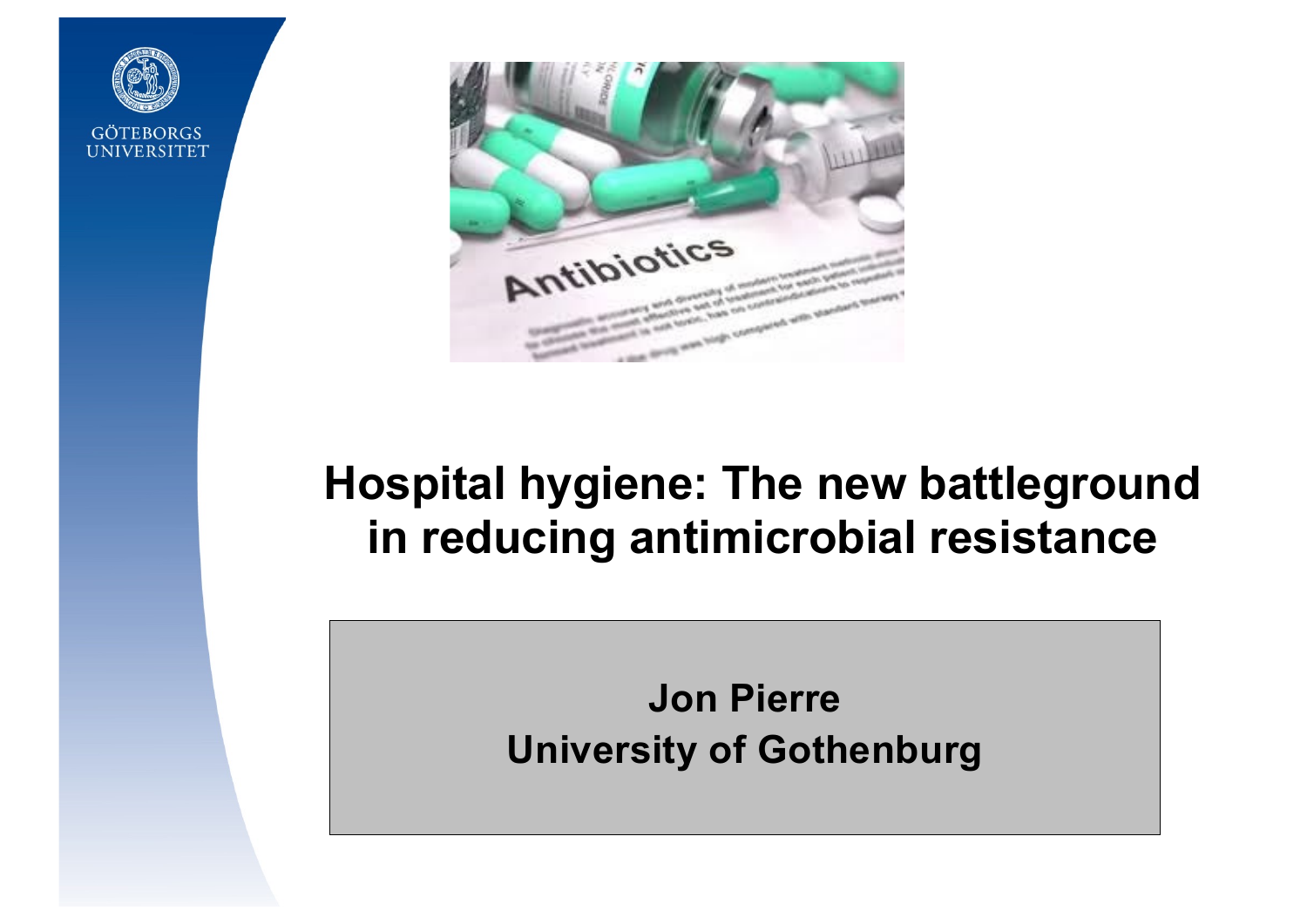

## **The AMR problem**

- Antimicrobial resistance (AMR) is the result of (over)consumption of antibiotics. Bacteria become resistant to antibiotics. Hospital patients die from diseases that previously were not lethal like pneumonia or sepsis
- Some 35,000 people annually in the EU die as a result of AMR
- AMR means that routine surgery like appendix removal or hip replacement can entail significant rosk of infection by multi-resistant bacteria
- Antibiotics are used both as a medicine and in animal food production to prevent infection and stimulate growth
- Multiresistant bacteria are spread globally through travel and trade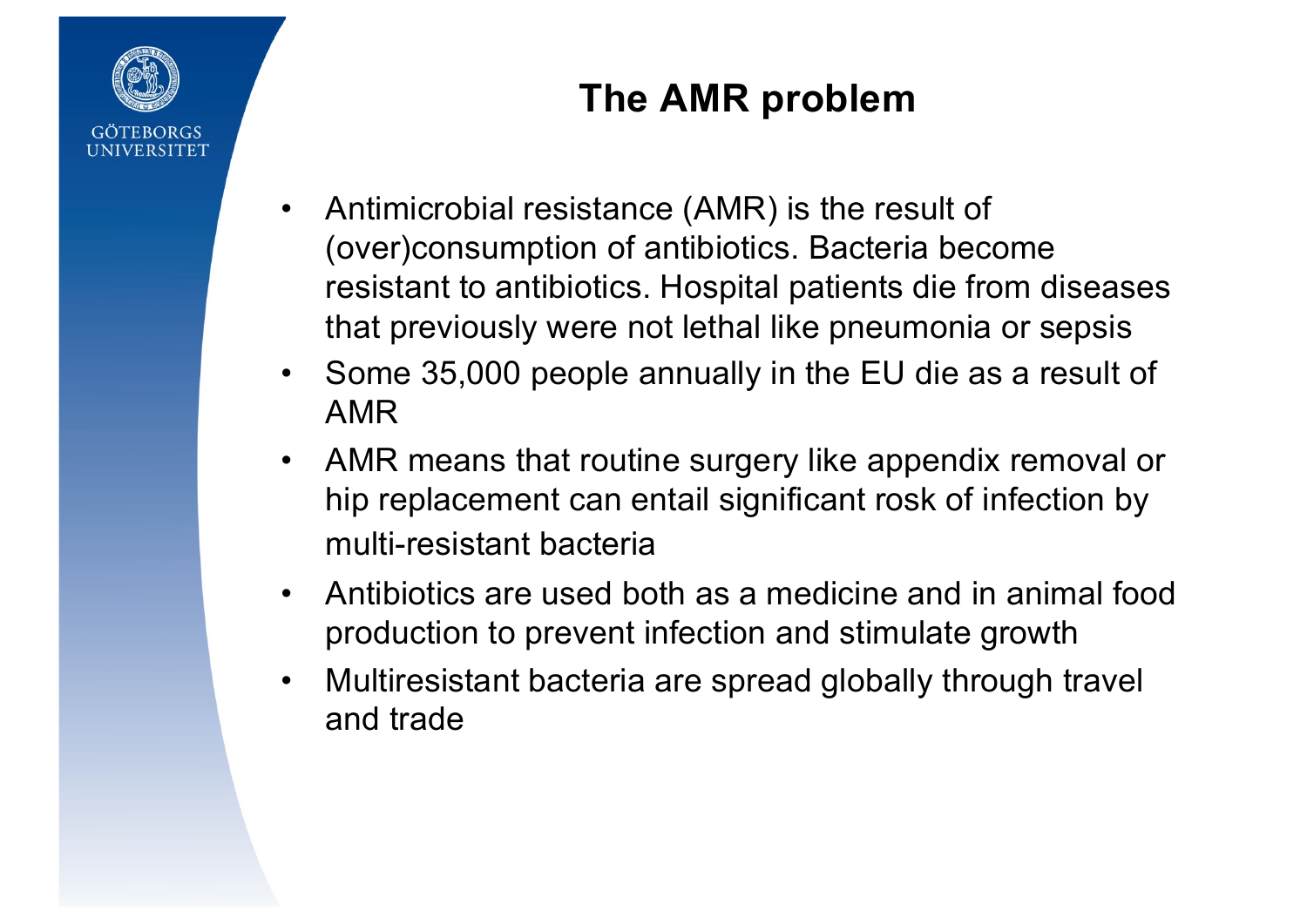

#### **The research project**

- We study the strategies to coordinate the work against AMR within and among the EU member states
- Mixed methods including a survey among senior public servants in all EU member states; network analysis; studies of National Action Plans and other strategy documents
- Interviews with senior AMR experts in all EU member states plus the UK, Norway, the WHO and EU Commission public servants (in total >40 interviews)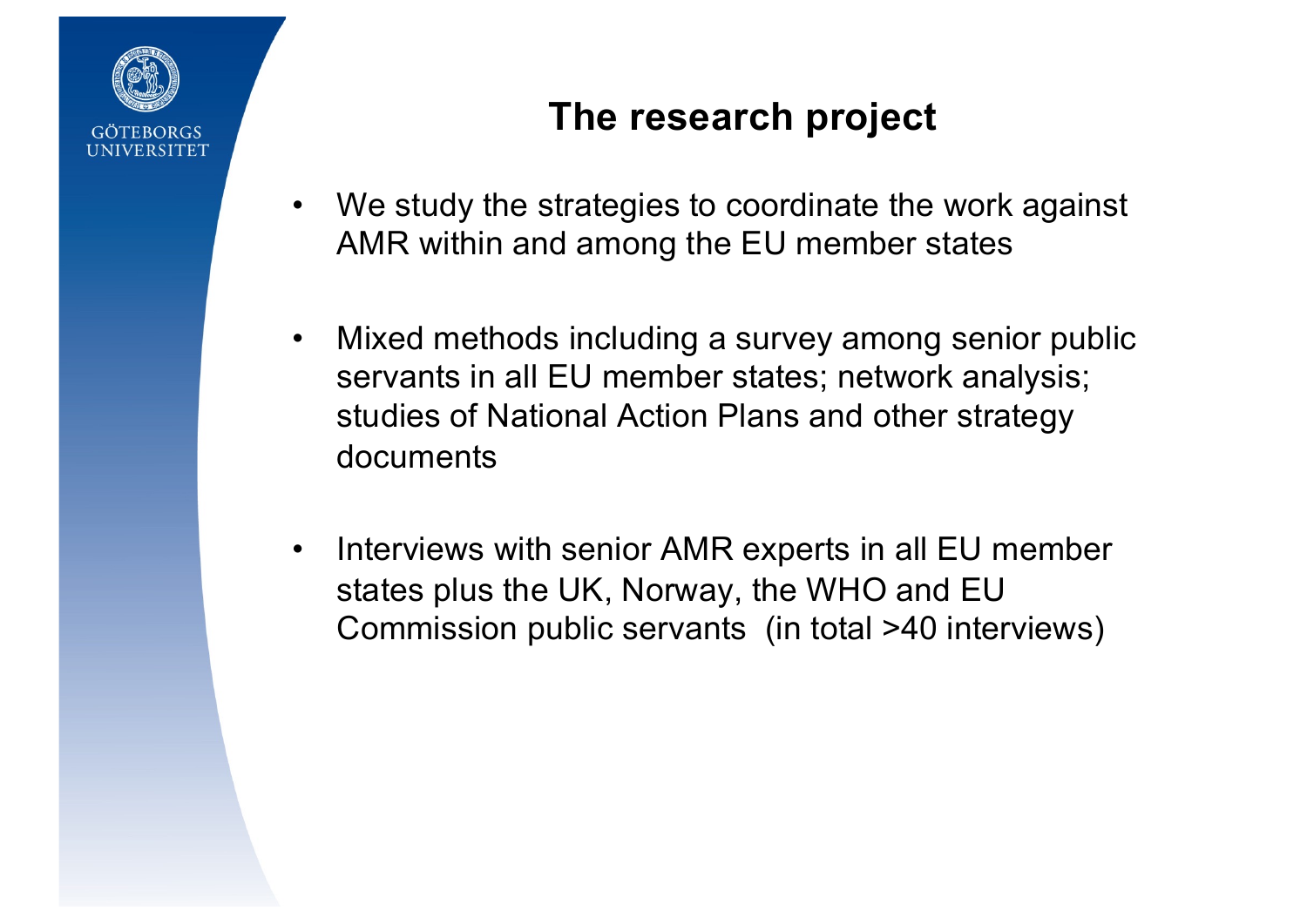#### **How do we fix AMR?**



- Reducing the use of antibiotics is key
- International coordinated action
- Improving antibiotic stewardship
- Improving hospital hygiene
- Uncovering the cause of the causes; why do people acquire infections?
- The 'One Health' approach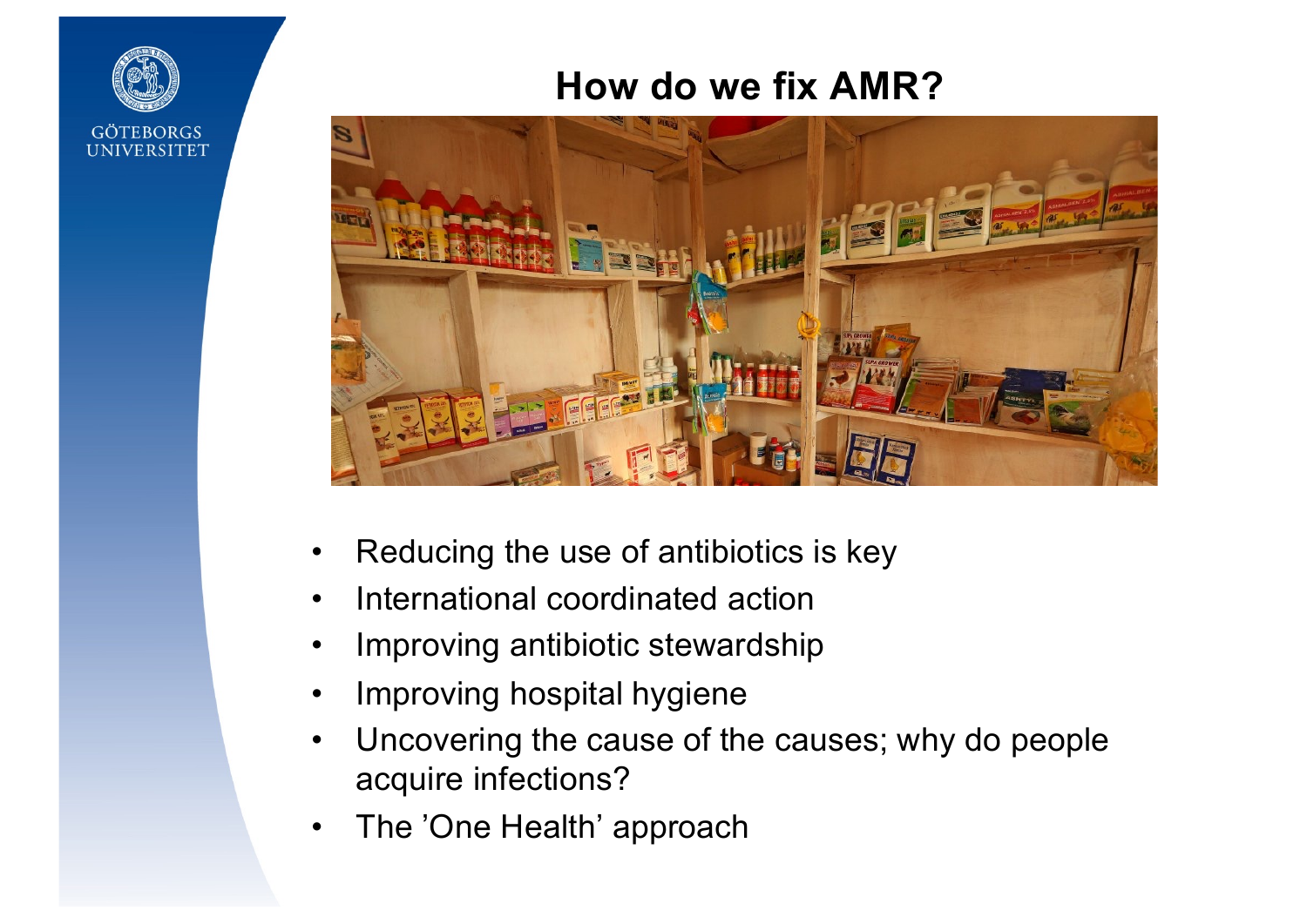

### **The AMR situation in the EU**

- Overall, the use of antibiotics is decreasing, surveillance is more comprehensive and stewardship is improving
- The incidence of multiresistant bacteria in hospitals is increasing
- Politicians, particularly in the Central European countries, are not prioritizing AMR
- The EU has full regulatory authority in the veterinarian sector but much less authority in human public health
- The EU is launching a major new public health program, "EU4Health"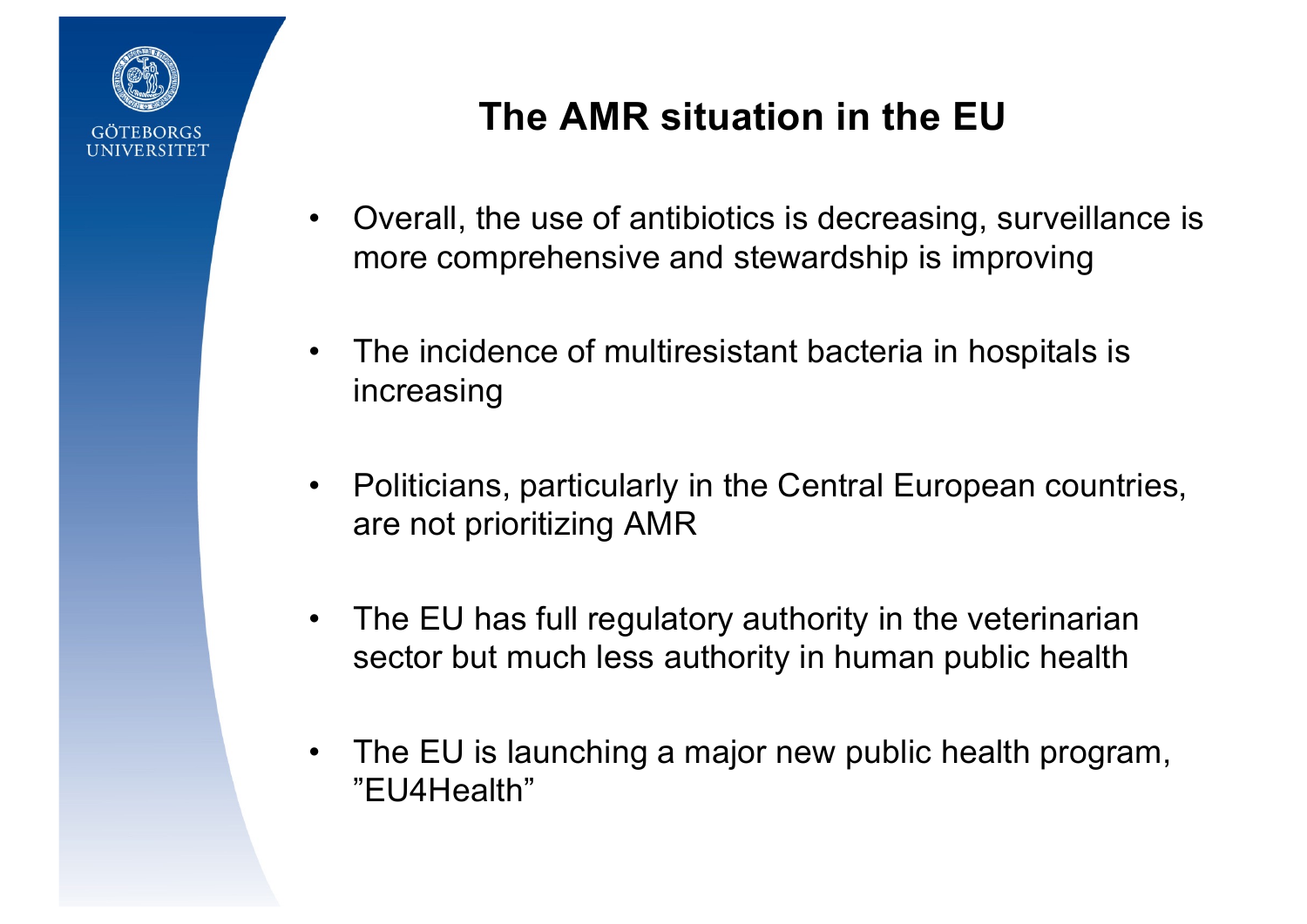

#### **Hospital hygiene and AMR in Denmark**

- The incidence of multi-resistant bacteria is increasing rapidly
- CPE (Carbapenemase-producing enterobacteriaceae) is spreading at an extreme rate in some hospitals
- VRE (Vancomycinresistant enterokock), "the new ghost in town", is also increasing
- Collaboration between Sundhedsstyrelsen and Statens Serum Institut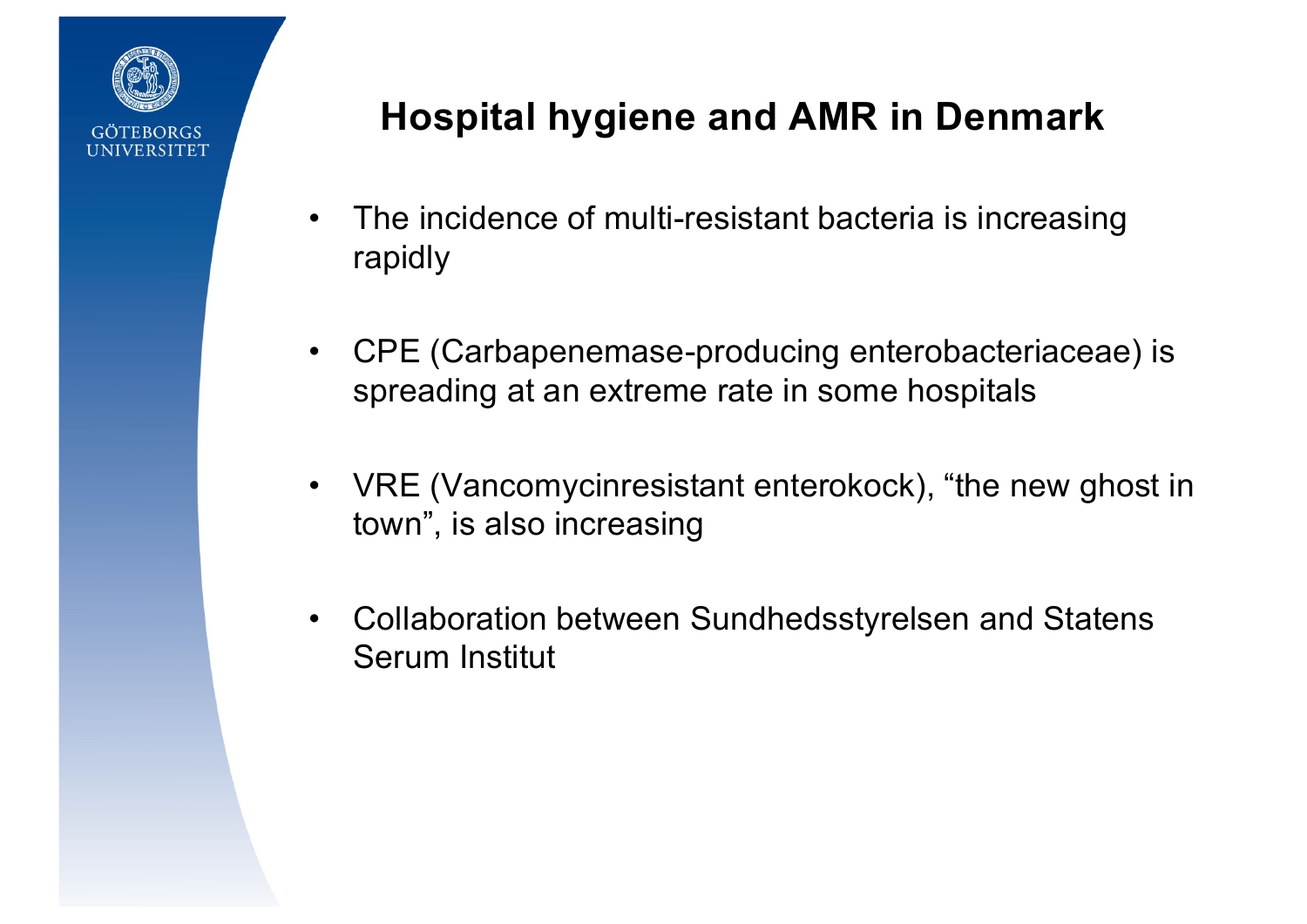

## **Hospital hygiene across the EU (1)**

- **Denmark**: "The key problem is healthcare hygiene, i.e. preventing spread of AMR in a system which is under extreme pressure. VRE (Vancomycinresistent enterokock) is extremely difficult to handle. They only emerge in hospitals and they stay in hospitals."
- **Sweden:** "We have had a reduction in antibiotics sales over the past 25- 30 years and yet antimicrobial resistance is increasing. This suggests that the use of antibiotics in healthcare and healthcare hygiene is a problematic area."
- **Hungary: "**The high level of consumption of broad-spectrum antibiotics contributes to the high number of hospital-acquired infections by multiresistant bacteria."
- **Czech Republic**: "Hygiene was a significant problem in the former Soviet Union and we are still wrestling with problems related to hygiene in hospitals and the microbiological problems it gives rise to. We are suffering from the lack of hospital epidemiologists who are able to deal with hospital-acquired infections."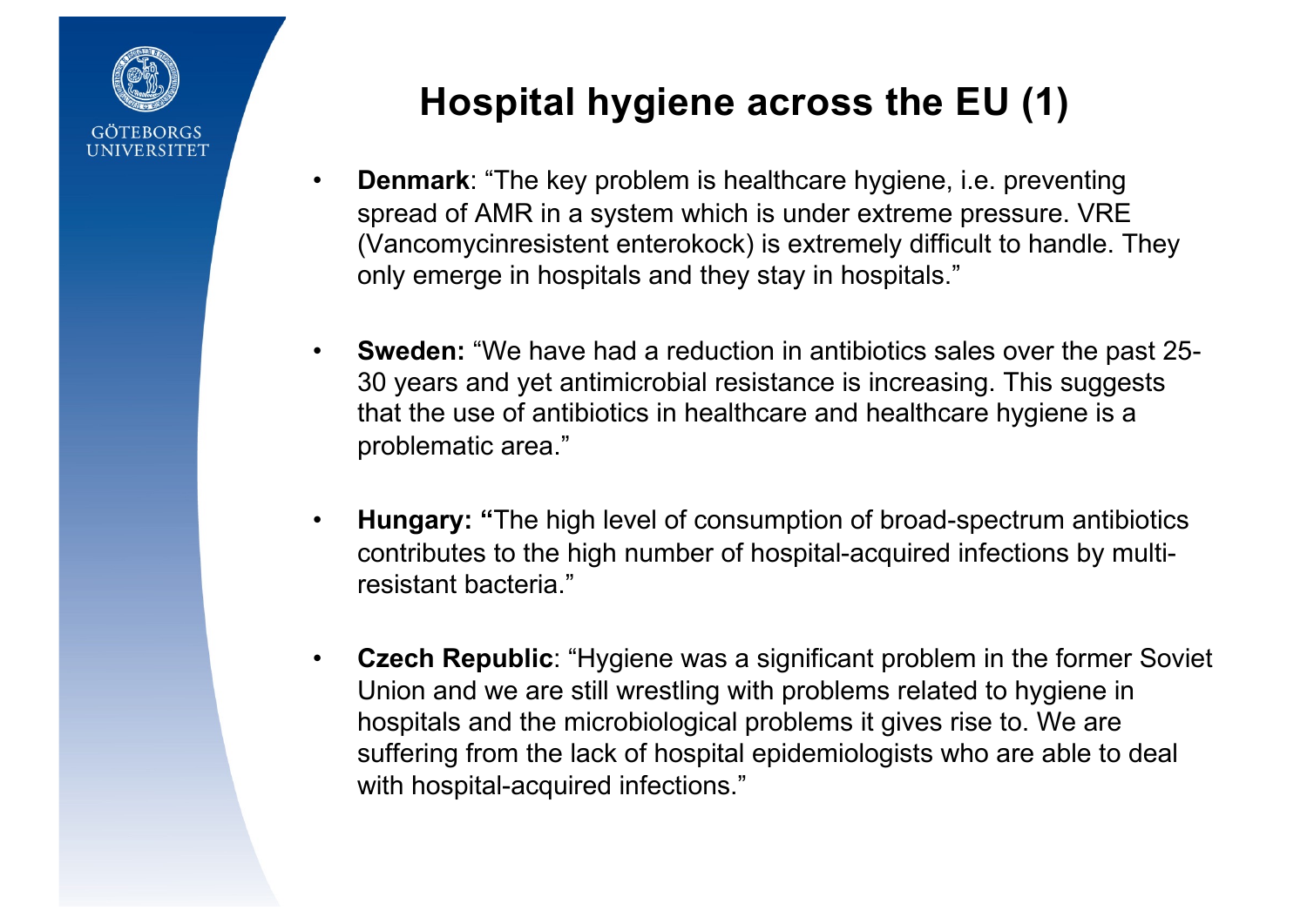

# **Hospital hygiene across the EU (2)**

- **Germany:** "We have also had problems with multi-resistant bacteria in hospital care, particularly intensive care."
- **Portugal:** "We have problems with an excess of health-care associated infections, particularly hospital-acquired infections. "
- **The Netherlands:** "Almost half of the cases of CPE that we find are coming from abroad, brought here by people who had travelled during the last three months. The rest have domestic sources; it may come from antibiotics use or overuse or misuse. We do not think this development is the result of poor hospital hygiene or lacking infection protection and control (IPC). If that had been the case we would see more outbreaks but we have only seen a very small number of outbreaks."
- **UK:** "The number of infections in hospitals continues to increase, some population groups and age group and geographical areas much more marked than others. We have seen dramatic improvement in terms of MRSA and CPE which continue to increase globally but much less so in the UK."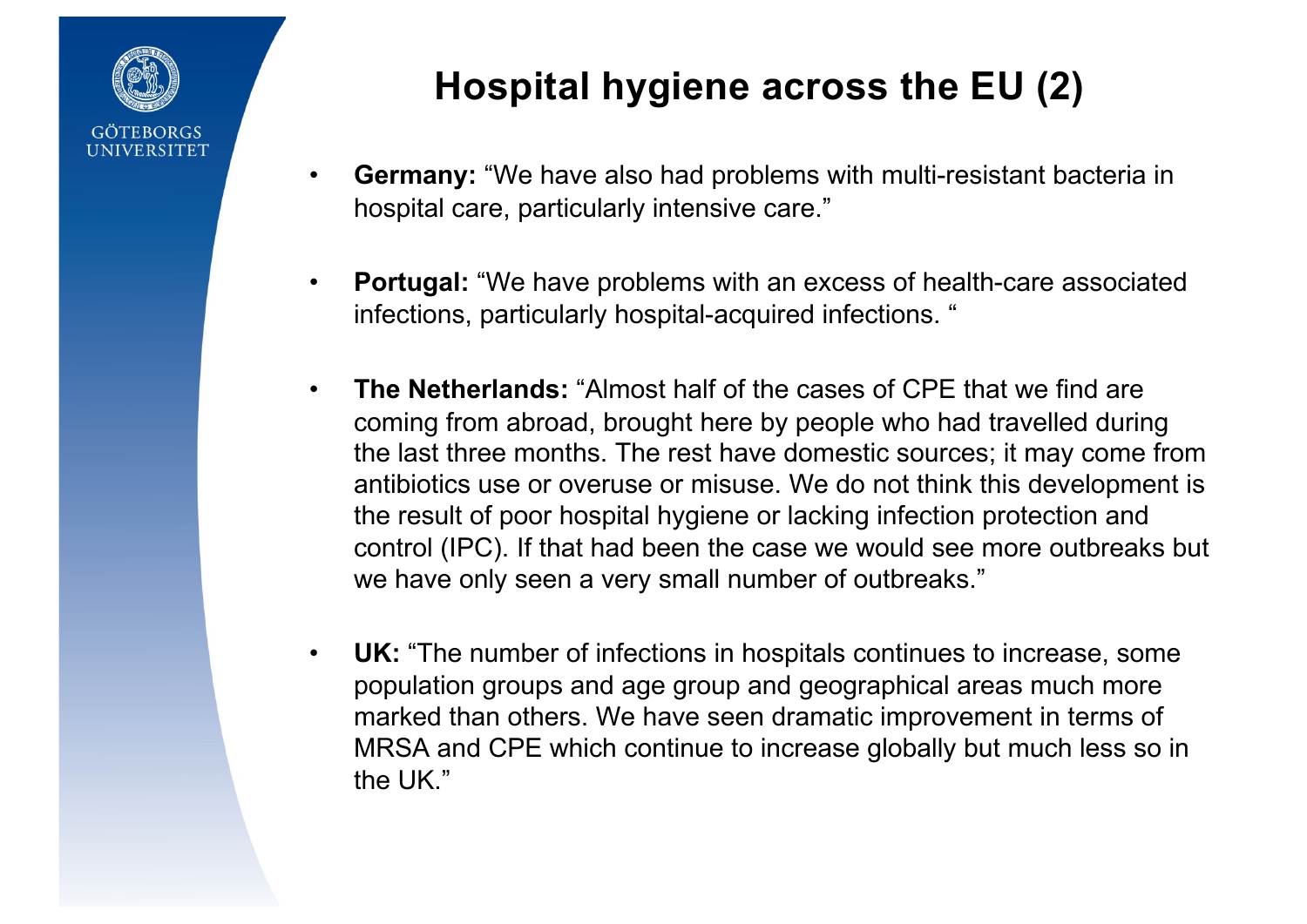

## **What to do?**

- Improving hygiene, but it does not solve the problem completely
- Pre-emptively screening patients going into hospitals
- Increase the number of single-patient rooms
- Ensure satisfactory laboratory and clinical microbiology capacity
- Training, education, raising awareness